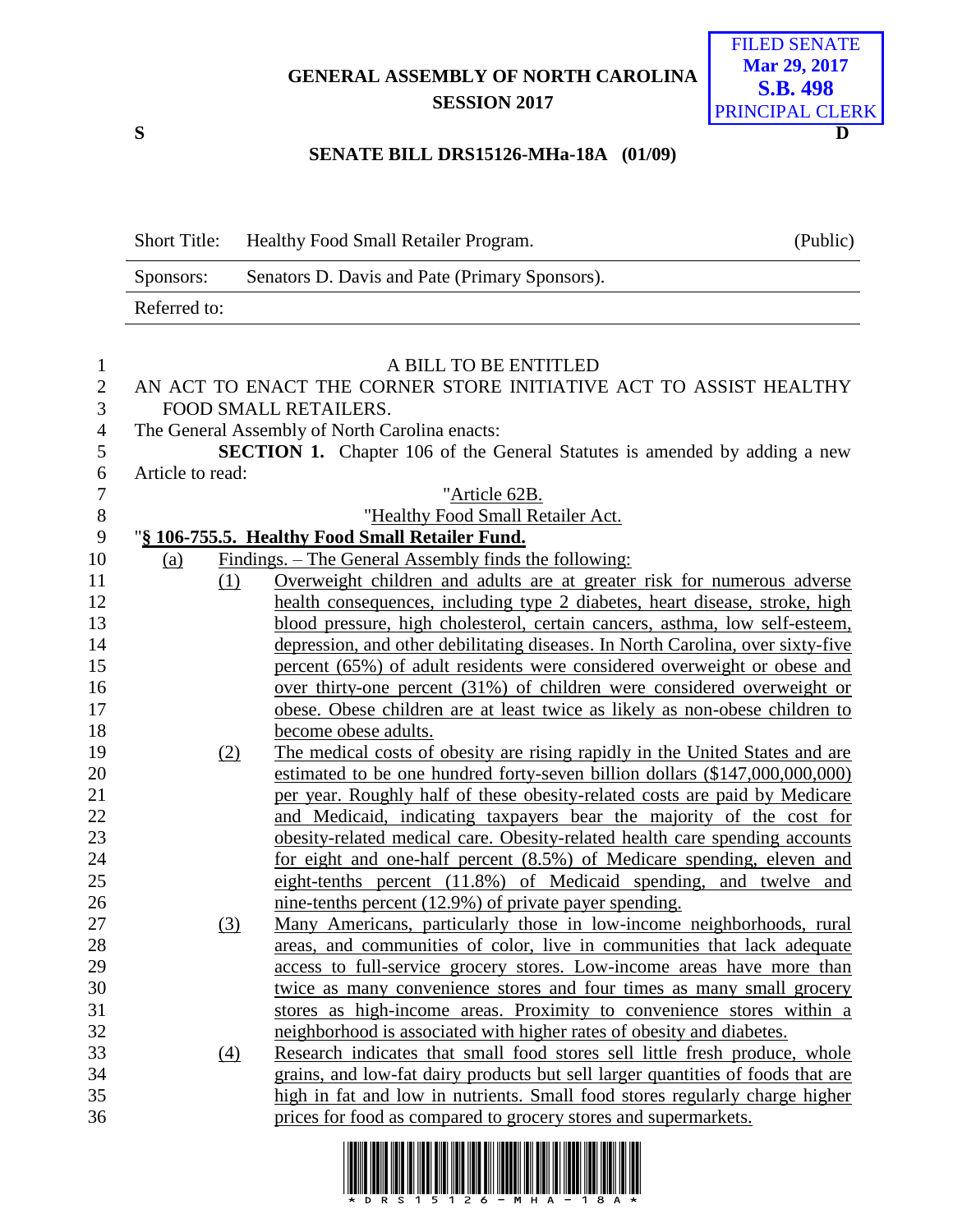|     |            | <b>General Assembly Of North Carolina</b>                                                                                                                           | <b>Session 2017</b> |
|-----|------------|---------------------------------------------------------------------------------------------------------------------------------------------------------------------|---------------------|
|     | (5)        | Providing assistance to existing small food retailers to stock fresh produce                                                                                        |                     |
|     |            | and other healthy foods and promote good nutrition can provide residents                                                                                            |                     |
|     |            | with access to healthier foods. Community programs that work with these                                                                                             |                     |
|     |            | small food retailers have shown promise in increasing healthy food sales,                                                                                           |                     |
|     |            |                                                                                                                                                                     |                     |
|     |            | improving store offerings, and promoting good nutrition.                                                                                                            |                     |
|     | (6)        | Efforts are currently underway between the Department of Agriculture and                                                                                            |                     |
|     |            | the Department of Health and Human Services to utilize existing retail outlet                                                                                       |                     |
|     |            | infrastructure to facilitate access to and increase consumption of                                                                                                  |                     |
|     |            | nutrient-dense foods in order to improve overall health and reduce public                                                                                           |                     |
|     |            | medical care costs.                                                                                                                                                 |                     |
| (b) |            | <u>Purpose. – The program established pursuant to this section is intended to provide a</u>                                                                         |                     |
|     |            | source of funding and assistance for small food retailers operating in the State, in both urban                                                                     |                     |
|     |            | and rural areas, with the goal of increasing availability and sales of fresh fruits, vegetables, and                                                                |                     |
|     |            | other nutrient-dense foods at affordable prices to local residents and improving the diet and                                                                       |                     |
|     |            | health of local residents, especially in food desert zones.                                                                                                         |                     |
| (c) |            | Fund. – The Healthy Food Small Retailer Fund is created as a restricted reserve in                                                                                  |                     |
|     |            | the Department of Agriculture and Consumer Services. Funds in the Fund do not revert but                                                                            |                     |
|     |            | remain available to the Department for food desert relief purposes.                                                                                                 |                     |
| (d) |            | <u>Definitions. – The following definitions apply in this section:</u>                                                                                              |                     |
|     | (1)        | Business. $-$ A corporation, sole proprietorship, cooperative association,                                                                                          |                     |
|     |            | partnership, S corporation, limited liability company, nonprofit corporation,                                                                                       |                     |
|     |            | or other form of business organization, located either within or outside this                                                                                       |                     |
|     |            | State.                                                                                                                                                              |                     |
|     | <u>(2)</u> | Department. – The Department of Agriculture and Consumer Services.                                                                                                  |                     |
|     | (3)        | Food desert relief. – Moneys allocated to a county or regional public health                                                                                        |                     |
|     |            | department to provide funds, equipment, or other assistance to a small food                                                                                         |                     |
|     |            | retailer located in a food desert zone to enable the small food retailer to carry                                                                                   |                     |
|     |            | and sell nutrient-dense foods.                                                                                                                                      |                     |
|     | (4)        | Food desert zone. $- A$ census tract that has been identified by the Economic                                                                                       |                     |
|     |            | Research Service of the United States Department of Agriculture as meeting                                                                                          |                     |
|     |            | each of the following criteria:                                                                                                                                     |                     |
|     |            | The tract has a poverty rate of twenty percent $(20%)$ or greater or has<br>a.                                                                                      |                     |
|     |            | a median family income at or below eighty percent (80%) of the                                                                                                      |                     |
|     |            | median family income for the State.                                                                                                                                 |                     |
|     |            | The tract has at least 500 persons or at least thirty-three percent<br><u>b.</u>                                                                                    |                     |
|     |            | (33%) of the population who, for a metropolitan area, live more than                                                                                                |                     |
|     |            | one mile from a grocery store or healthy, affordable food retail outlet                                                                                             |                     |
|     |            | store or, for a nonmetropolitan area, more than 10 miles from a                                                                                                     |                     |
|     |            | grocery store or healthy, affordable food retail outlet store.                                                                                                      |                     |
|     | (5)        | Nutrient dense food. $- A$ food that has high levels of nutrients in relationship                                                                                   |                     |
|     |            | to the number of calories the food contains. The term includes fresh                                                                                                |                     |
|     |            | vegetables and fruits, whole grains, nuts, seeds, beans and legumes, low-fat                                                                                        |                     |
|     |            | dairy products, lean meats, and seafood.                                                                                                                            |                     |
|     |            |                                                                                                                                                                     |                     |
|     | <u>(6)</u> | Small food retailer. $- A$ business that is a small retail outlet, including corner<br>stores, convenience stores, cooperatives, and bodegas, of no more than 5,000 |                     |
|     |            |                                                                                                                                                                     |                     |
|     |            | heated square feet that sells a limited selection of foods and other products.                                                                                      |                     |
| (e) |            | <u> Designation. – Upon application of a county, the Commissioner of Agriculture shall</u>                                                                          |                     |
|     |            | make a written determination whether an area is a food desert zone, as defined in this section.                                                                     |                     |
|     |            | determination under this section is effective until December 31 of the year 10 years                                                                                |                     |
|     |            | following the year in which the determination is made. The Department shall publish annually                                                                        |                     |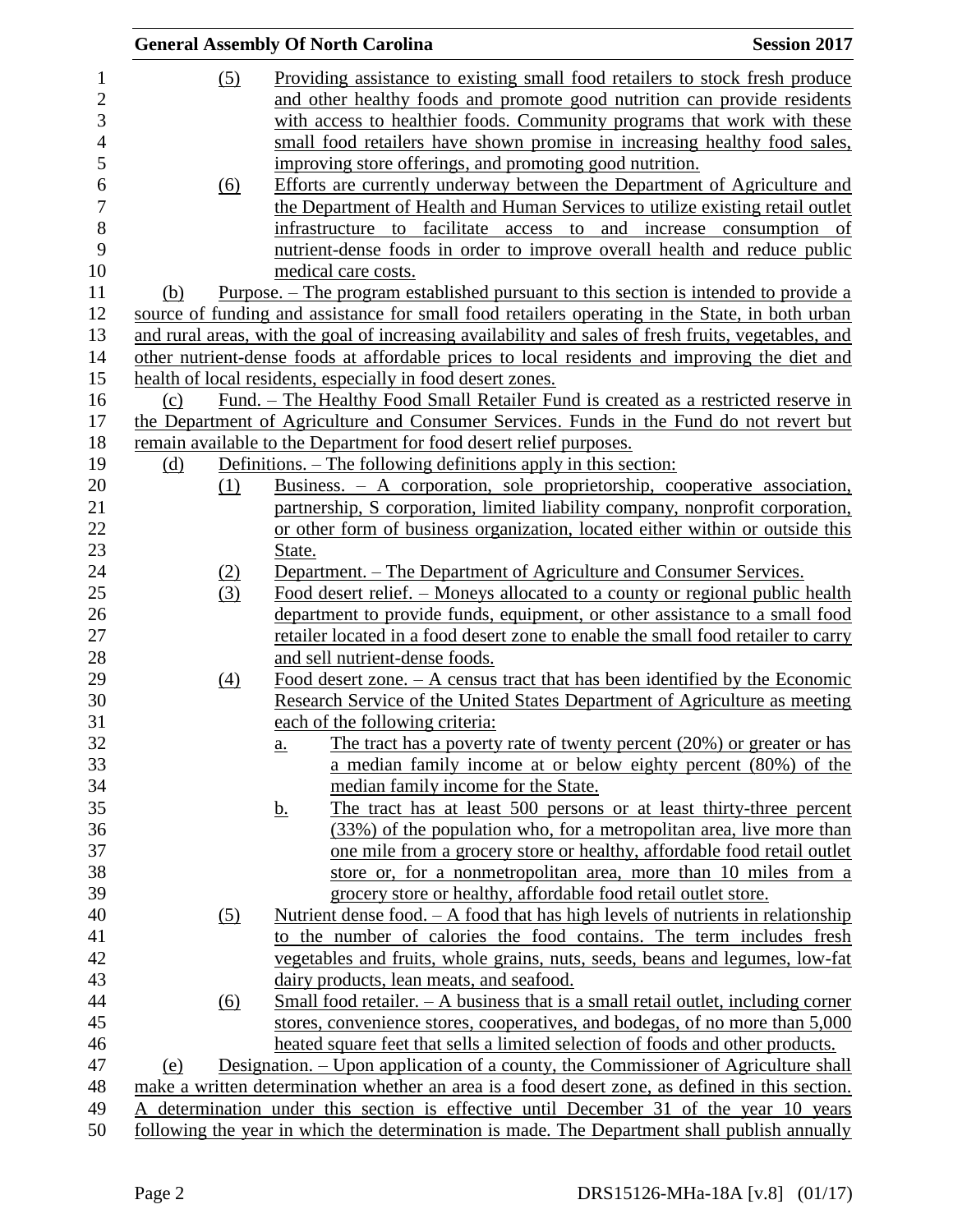| <b>General Assembly Of North Carolina</b> |                            |                                                                                                     | <b>Session 2017</b> |
|-------------------------------------------|----------------------------|-----------------------------------------------------------------------------------------------------|---------------------|
|                                           |                            | a list of all food desert zones with a description of their boundaries. The application required by |                     |
|                                           |                            | this subsection shall include all of the following:                                                 |                     |
| (1)                                       |                            | A map showing the census tracts and block groups that would comprise the                            |                     |
|                                           | zone.                      |                                                                                                     |                     |
| (2)                                       |                            | A detailed description of the boundaries of the area that would comprise the                        |                     |
|                                           | zone.                      |                                                                                                     |                     |
| (3)                                       |                            | Detailed census information on the county and the proposed zone.                                    |                     |
| (4)                                       |                            | A resolution of the board of county commissioners requesting the                                    |                     |
|                                           |                            | designation of the area as a food desert zone.                                                      |                     |
| (5)                                       |                            | Any other material required by the Commissioner of Agriculture.                                     |                     |
| (f)                                       |                            | Administration. – The Department shall develop guidelines providing for the                         |                     |
|                                           |                            | administration of the program and selection of recipients of food desert relief. The Department     |                     |
|                                           |                            | may use up to ten percent (10%) of funds appropriated to the Fund to administer the Fund. The       |                     |
|                                           |                            | guidelines developed shall include the following provisions, which shall apply to food desert       |                     |
| relief awards from the Fund:              |                            |                                                                                                     |                     |
| (1)                                       |                            | The local health department may contract with another state agency or                               |                     |
|                                           |                            | program or local nonprofit organization to provide services funded under                            |                     |
|                                           |                            | this subdivision. The funds shall be used only for the following:                                   |                     |
|                                           | $\underline{\mathbf{a}}$ . | Amounts to a local health department or contractor to purchase and                                  |                     |
|                                           |                            | install at a small food retailer refrigeration equipment, display                                   |                     |
|                                           |                            | shelving, and other equipment necessary for stocking nutrient-dense                                 |                     |
|                                           |                            | foods. Total funding under this sub-subdivision may not exceed                                      |                     |
|                                           |                            | fifteen thousand dollars (\$15,000) per small food retailer.                                        |                     |
|                                           | <u>b.</u>                  | Amounts to a local health department or contractor to be given to a                                 |                     |
|                                           |                            | small food retailer to offset initial expenses related to participating in                          |                     |
|                                           |                            | food desert relief efforts. Total funding under this sub-subdivision                                |                     |
|                                           |                            | may not exceed one hundred dollars (\$100.00) per small food                                        |                     |
|                                           |                            | retailer.                                                                                           |                     |
|                                           | $\underline{c}$ .          | Amounts to a local health department to cover salaries and associated                               |                     |
|                                           |                            | costs of either employees or contractors providing technical                                        |                     |
|                                           |                            | assistance to small food retailers on nutrient-dense food safety and                                |                     |
|                                           |                            | handling, nutrition education, and business operations and promotion                                |                     |
|                                           |                            | related to nutrient-dense food inventory.                                                           |                     |
| (2)                                       |                            | In determining disbursements of moneys from the Fund, the Department                                |                     |
|                                           |                            | shall consider the level of need in the area to be served.                                          |                     |
| (3)                                       |                            | The Department shall establish monitoring and accountability mechanisms                             |                     |
|                                           |                            | for recipients.                                                                                     |                     |
| $\left(4\right)$                          |                            | Funds may be used only for assistance of small food retailers in food desert                        |                     |
|                                           | zones.                     |                                                                                                     |                     |
| (5)                                       |                            | Small food retailers receiving moneys from the Fund must accept or agree to                         |                     |
|                                           |                            | accept Supplemental Nutrition Assistance Program benefits.                                          |                     |
| (6)                                       |                            | Recipients must provide defined objectives, standards, and accountability                           |                     |
|                                           |                            | mechanisms to ensure that expenditure of moneys from the Fund are                                   |                     |
|                                           |                            | consistent with this section, including (i) submitting a plan describing                            |                     |
|                                           |                            | specific goals for increasing the sales of nutrient-dense foods by small food                       |                     |
|                                           |                            | retailers, engaging the community to support participating small food                               |                     |
|                                           |                            | retailers, and establishing standards to assess whether goals are being met                         |                     |
|                                           |                            | and (ii) recruiting county, municipal, and other agencies to provide                                |                     |
|                                           |                            | expertise, support, and coordination of efforts to support small food retailers.                    |                     |
| (g)                                       |                            | Agreements. – Funds may be disbursed from the Healthy Food Small Retailer Fund                      |                     |
|                                           |                            | only in accordance with agreements entered into between the State and one or more local health      |                     |